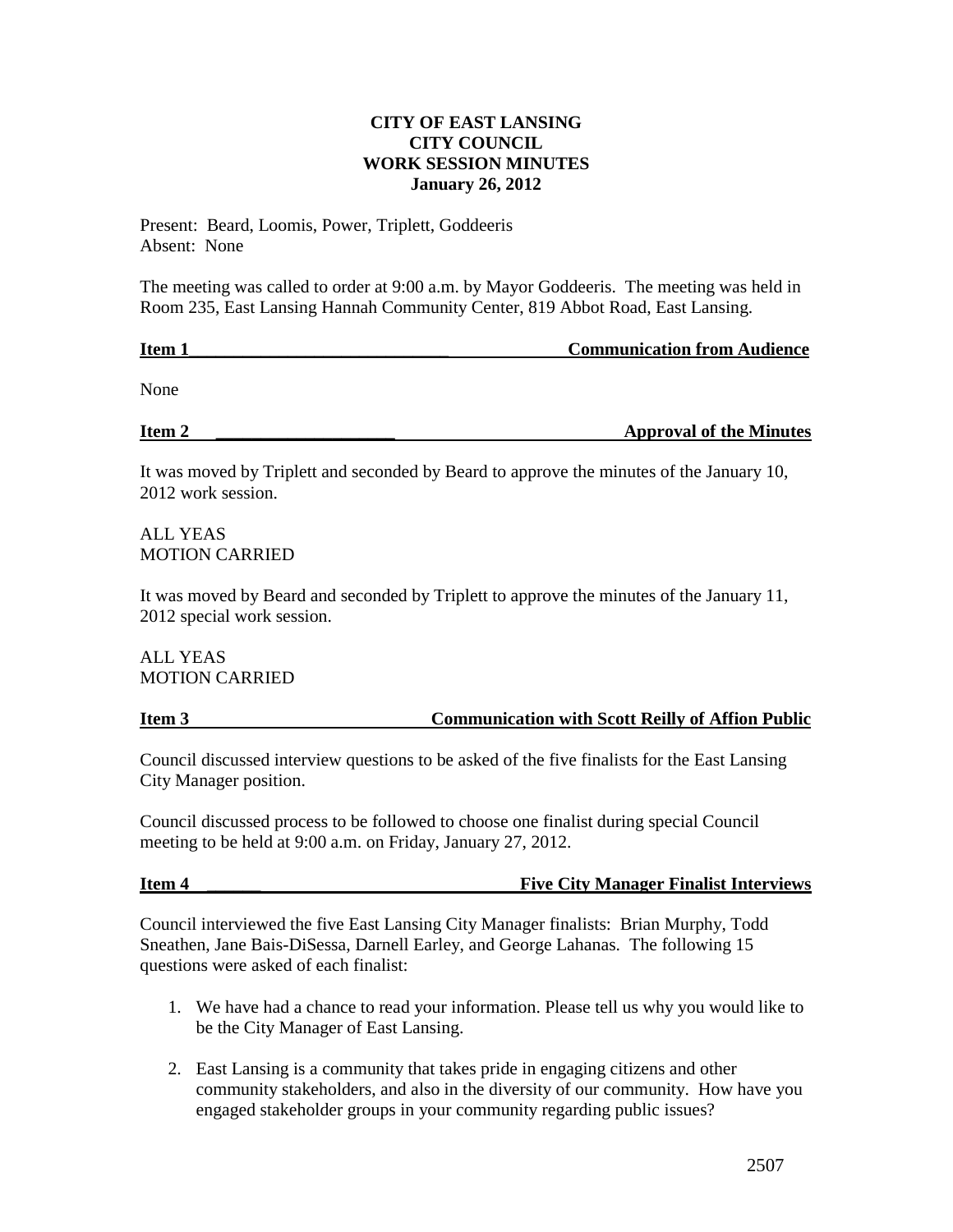- 3. How do you propose to increase/continue student involvement at the City and community levels?
- 4. One of East Lansing's fastest growing population is our senior community. How would you go about engaging this segment of our community?
- 5. Describe your philosophy on collective bargaining and give us an example of a set of negotiations you were involved in/with and consider successful. Please describe your level of involvement.
- 6. Michigan communities continue to deal with reduced revenues both from local tax base and state revenue sharing. What measures have you taken in your previous positions to reduce costs while maintaining services?
- 7. East Lansing has a history of sound financial management, an AAA+ bond rating and a normal debt to taxable value ratio. What experiences do you bring that will help us maintain our solid financial footing?
- 8. Describe your management style. How will you lead this organization?
- 9. How do you view the relationship between the City of East Lansing and the East Lansing Public Schools? What would you do to improve cooperation?
- 10. Give us an example of a sustainability initiative that you helped to implement. How successful was it and what if anything would you change?
- 11. Please tell us any experience you have in collaborating with other municipalities and regional initiatives.
- 12. Describe something that you have accomplished professionally that you see as innovative.
- 13. If you are offered this position, will you reside/continue to reside within the corporate boundaries of the City of East Lansing? If not, why not?
- 14. How do you/How will you interact with staff and Council when preparing the budget?
- 15. If you are appointed East Lansing City Manager, how will our community know one year later that we made the right decision?
- \*\* 12:07 p.m. Council break 1:00 p.m. – Council reconvened meeting